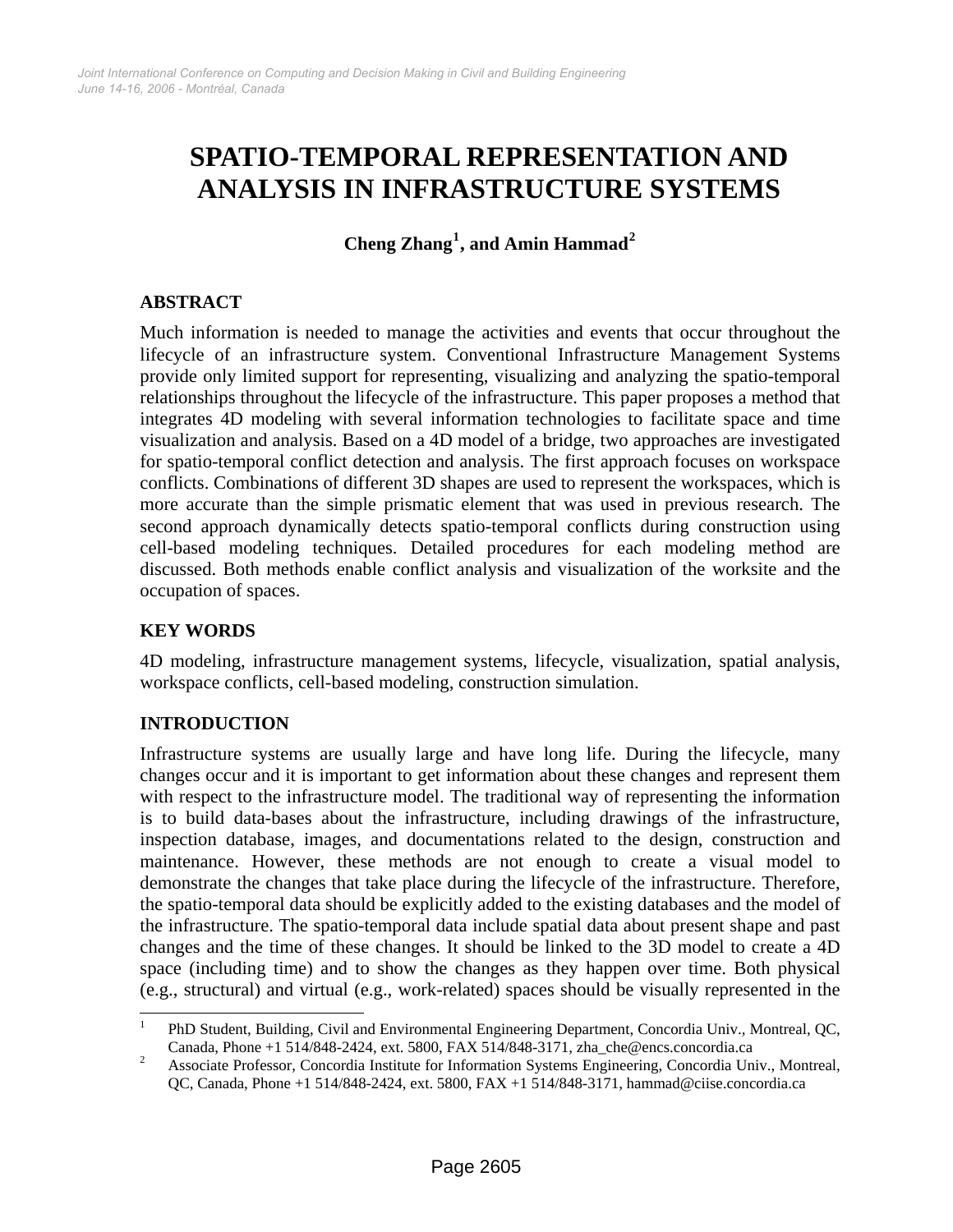4D model to extend the spatial representation concept. Spatio-temporal analysis can help construction managers find spatio-temporal conflicts, and thus to avoid these conflicts or resolve them by taking suitable measures. Workspace conflicts are serious problems that can delay construction activities, reduce productivity, or cause accidents that threaten the safety of workers. Akinci et al. (2002) worked on the automation of time-space conflict analysis using 4D models. Heesom et al. (2003) developed a dynamic virtual reality system for visualizing construction space usage focusing on the workspaces required within the proximity of the components being installed. However, in previous research, simplified shapes (rectangular prisms) were used to represent different workspaces. This simplification has limitations in representing heavy equipment workspaces, such as cranes.

Simulation has been used in construction for process planning and resource allocation. However, due to the specific characteristics of workspaces, it is not easy to detect spatial conflicts without an explicit representation of space in the construction simulation. In MicroCYCLONE (Halpin 1992), space is represented by using abstract symbols. Zhang et al. (2002) have used 2D icons to represent the resources, which can move along the path between activities. However, this research did not clearly represent the spatial relationships between different activities. Kamat (2003) has proposed detecting conflicts between any pair of mobile or static objects on a construction site based on collision detection methods implemented within visualization tools of discrete event simulators. However, this approach is based on visualizing the results of the simulation rather than considering spatial issues in the simulation itself.

In the present paper, we choose Bridge Management Systems (BMSs) as an example of infrastructure management systems. Based on the 4D model of a bridge, two approaches are investigated for spatio-temporal conflict detection and analysis. The first approach focuses on workspace conflicts. The second approach dynamically detects spatio-temporal conflicts during construction using cell-based modeling techniques. Detailed procedures for each modeling method are discussed. Both methods enable conflict analysis and visualization of the worksite and the occupation of spaces.

# **PROPOSED APPROACH**

Details about the 4D model development can be found in the paper of Hammad et al. (2005). The information about the lifecycle of a bridge can be integrated with the 3D model of the bridge, resulting in 4D models which can display the changes on the 3D model at a specific time or during a specific period of the lifecycle (Figure 1). Based on the spatio-temporal information, analysis can be applied to help decision-making, such as selecting appropriate equipment according to the spatial constraints, or finding the conflicts between workspaces during construction.

#### **WORKSPACE REPRESENTATION AND CONFLICT DETECTION**

The workspace of equipment is more complex than other types because the shape and size of the workspace of equipment may change depending on the specific activity. Cranes are used as an example of equipment in the rest of the present paper. Spatial constraints may put limitations on the length and angle of the boom of a crane, thus reducing the lifting capacity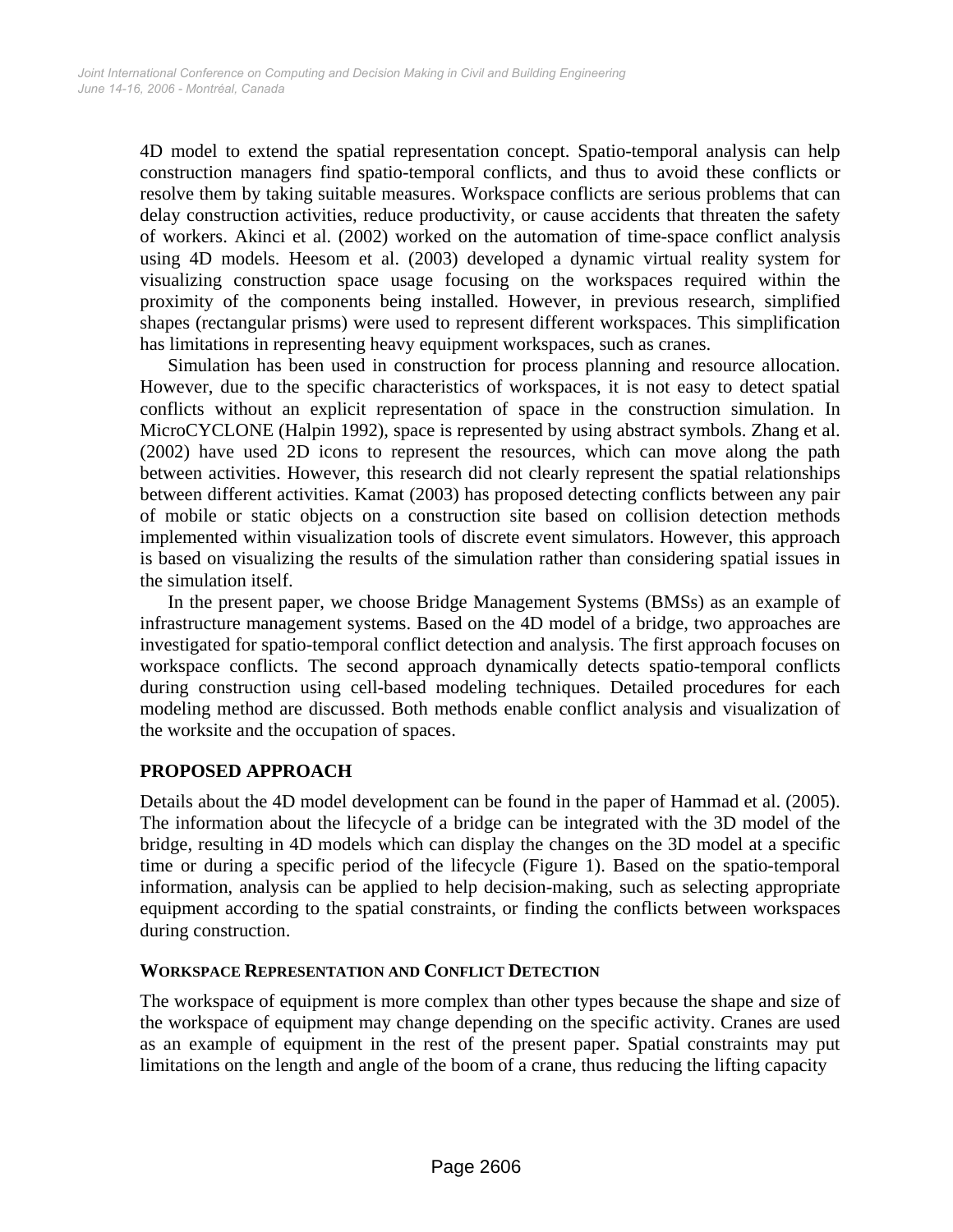

Figure 1: 4D Visualization of Lifecycle Information

of the crane. These complex relationships between the lifting capacity of a crane and its dimensions necessitate careful consideration of the workspaces used in the spatial analysis of projects involving cranes.

## **Pepresentation of equipment workspaces using composite shapes**

In order to represent more complex workspaces, we propose to use shapes other than boxes, e.g., cylinders, cones, or a combination of these shapes to represent more realistic workspaces, such as the workspace of the telescopic crane shown in Figure 2. In this example, the composite shape of the crane workspace is created using *Constructive Solid Geometry* (CSG) (Watt 2000) by computing the union of a box representing the workspace for the crane base (including the outriggers) and the workspace of the boom with partial lifting zone. The workspace of the boom is computed as the intersection of the complete lifting zone (cylinder) and an intermediate shape representing the angle of the boom's horizontal swinging. This method requires several parameters to define the workspace. As shown in Figure 2(b), the workspace of the telescopic crane is represented according to the dimensions of the base (*h, b* and *w*), the length (*l*), the angle to the ground (*α*), and the horizontal swinging angle (*θ*) of the boom.

## **General procedure for workspace analysis**

The general procedure for workspace analysis described in this section identifies the main steps needed in a computerized system for the generation and analysis of equipment workspaces. This system integrates information from, and adds information to, the following databases and models: (1) Activity database: this database includes information about all the activities in the construction project, such as the start and finish times of each activity, the target physical components and their attributes (e.g., the deck section to be replaced), and the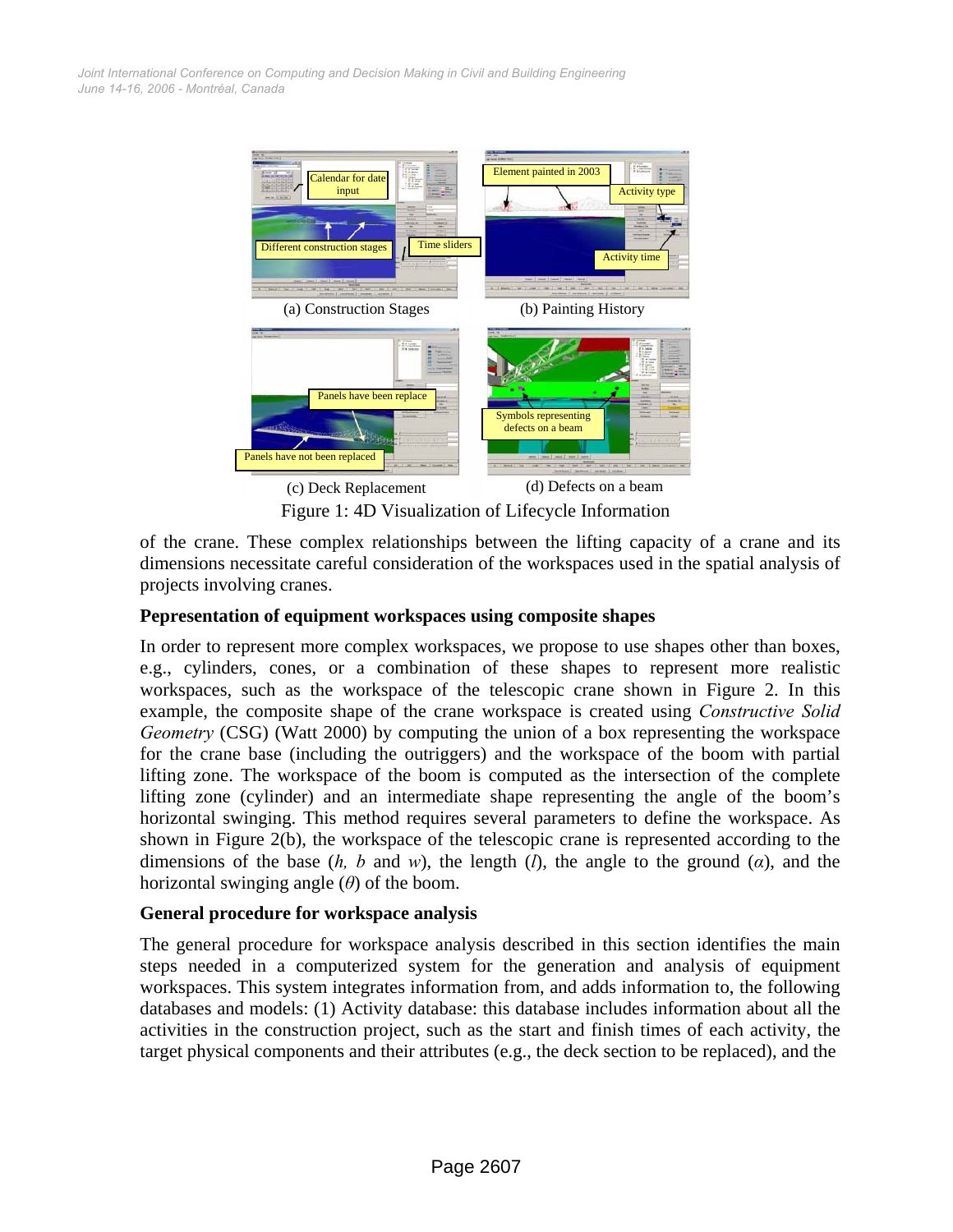

types of equipment required in that activity. (2) Equipment databases: Equipment manufacturers and large construction companies usually have databases of the various equipment used in their work. These databases include the specifications about the different models of a certain type of equipment. D-Crane is a good example of such databases (Al-Hussein 1999). (3) Workspace and conflict database: This database has the schemata representing the attributes of workspaces and spatio-temporal conflicts. (4) 3D model of the site: This model integrates the digital terrain model of the construction site and the 3D CAD models of the surrounding structures. In addition, 3D shapes representing the workspaces are generated and added to this 3D model. These shapes are used to visualize and detect conflicts between the 3D elements representing the structures and the workspaces, or among the workspaces themselves, using the conflict detection algorithm. Using the above databases and the 3D model, the following procedure is applied for workspace analysis (Zhang 2005):

- (1) The user starts by selecting the main activity to be considered in the workspace analysis.
- (2) The system retrieves the information about this activity and all other overlapping activities from the activity database. The information includes the related objects and the required equipment types.
- (3) Then, feasible equipment is selected for each required type from the corresponding equipment database. At the same time, the basic equipment parameters necessary to define their workspaces are retrieved. For example, in Figure 2(b), the following parameters should be retrieved from the crane database: *b, w, h, l,* and *α*.
- (4) Other parameters that are necessary for creating workspaces and that are related to the specific site layout are input manually using the user interface of the system. For example, in Figure 2(b), the boom horizontal swinging angle  $(\theta)$  can be specified by the user interactively. In addition, the relative location of equipment on site can be defined with respect to the reference object that was retrieved from the activity database, such as the section of the bridge deck to be replaced. The parameters include the orientations and the offset distances between the workspace and the object.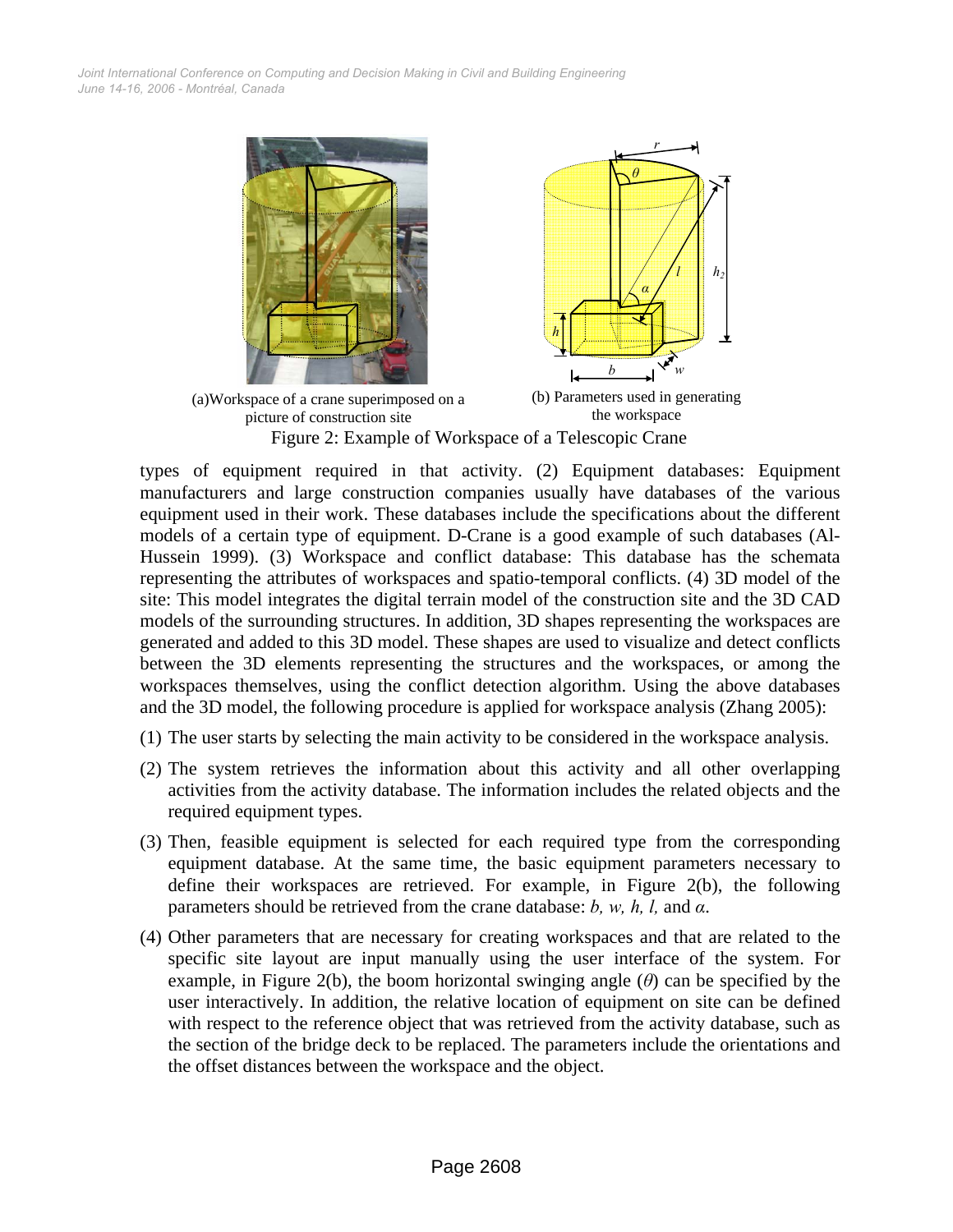- (5) Then, workspaces are generated using these parameters. To locate a workspace in the 3D model, the absolute location of the reference object is retrieved and combined with the relative location of the workspace to generate the absolute location of the workspace.
- (6) After all the workspaces have been generated and located in the 3D model, the conflict detection algorithm is applied on each pair of workspaces, or on a workspace vs. a physical component of the structure. The conflict is also represented as a 3D shape in the 3D model. In addition, the dimensions of the conflict and other related information are saved in the workspace and conflict database.

## **Workspace conflict detection**

Two types of test are applied to detection conflicts between workspaces: (1) the test of the intersection of the bounding boxes of the workspaces  $(BWS<sub>i</sub>)$  and  $BWS<sub>i</sub>)$ , which are two rectangular prisms with parallel faces, and (2) the general intersection test using CSG. The reason for this is that CSG is computationally intensive when considering the very large number of objects (workspaces and physical components) for which interference may have to be checked. In the first test, a conflict can be detected simply by comparing the distance between the center points of the two rectangular prisms with the dimensions of the prisms. If a conflict exists, the CSG test is applied to confirm the existence of the conflict based on the detailed representations of the workspaces and to find the accurate shape of the intersection. Details about the algorithem can be found in Zhang (2005).

## **CELL-BASED SIMULATION MODELING**

To further investigate the spatio-temporal conflict in a dynamic way, we propose to use cellbased modeling to simulate the construction processes. In 1948, John Von Neumann and Stephan Ulam introduced a modeling formalism, called Cellular Automata (CA), suitable for defining spatial systems and to allowing the description of cell-based models by using simple rules (Wolfram 1986). In CA, space is represented by a uniform grid with each cell containing a few bits of data. At each step, each cell computes its new state from those of its nearby neighbors. In the 1970s, Bernard Zeigler (1976) defined a theory for Discrete-EVent systems Specification (DEVS). It is a formal method for building models using a hierarchical and modular approach. Zeigler also defined a cell space model that consists of an infinite set of geometrically defined cells, each cell containing the same computational apparatus as all other cells and connected to other cells in a uniform way. Based on the concept of cell space and DEVS formalism, Wainer (1998) developed an approach called Cell-DEVS, which describes cell spaces as discrete event models using the DEVS formalism, including delay functions to have a simple definition of the timing of the cell. This section investigates the possibility of a cell-based approach for the representation and analysis of spatial resources in construction simulation.

## **General procedure of applying cell-based modeling in construction**

The following procedure shows the specific steps that can be used in simulating construction activities using Cell-DEVS approach (Zhang et al. 2005):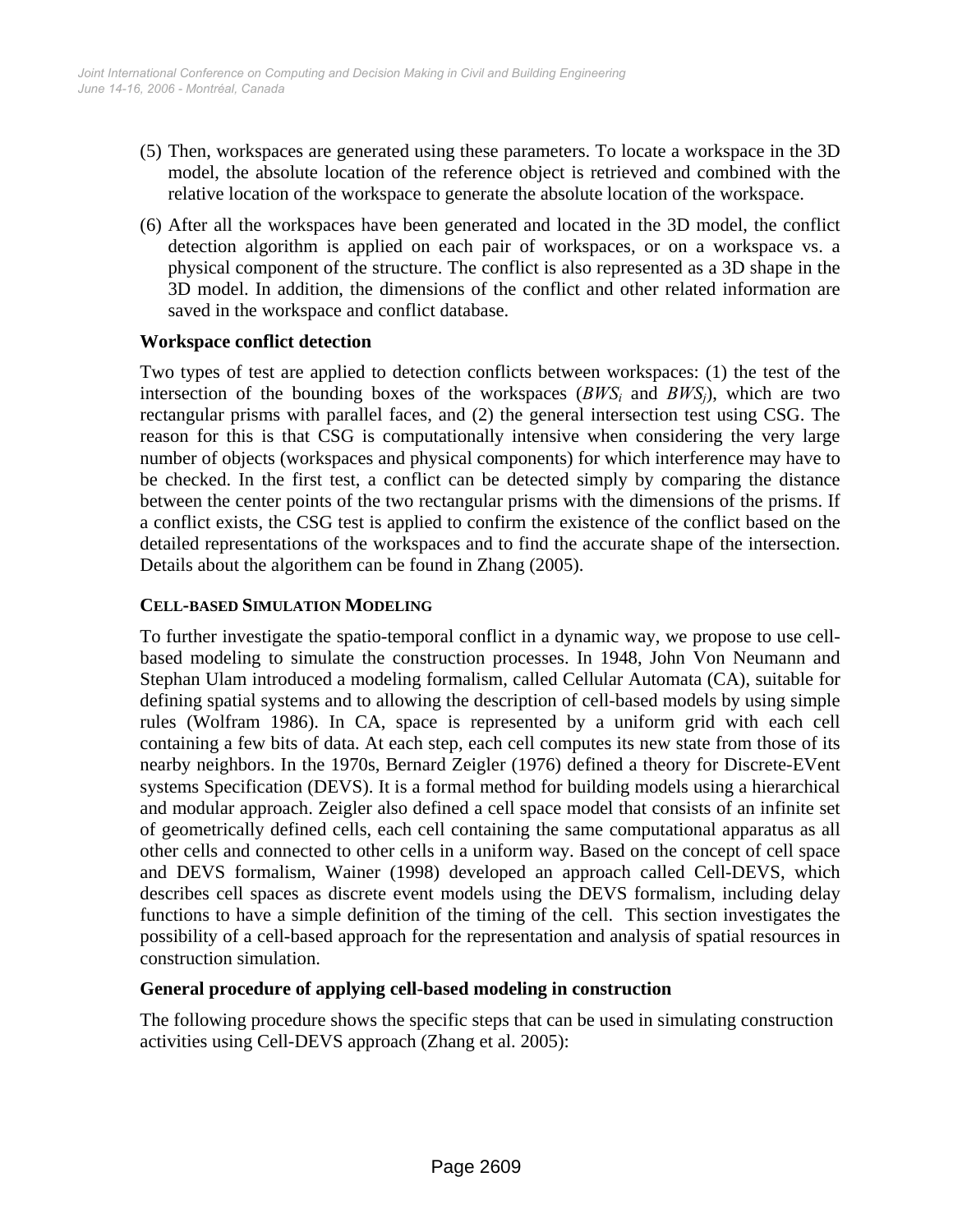

Figure 3: Cell Representation of the *Bridge* Model

- (1) **Identify Cell-DEVS and DEVS models.** Cell-DEVS models are used where the spatial representation is important; while the DEVS models are used to simulate the parts that do not need spatial representation or could not be represented using cells. For example, in our case study that is described in a later section, three main working areas are represented as Cell-DEVS models: *Bridge, Plant* and *Dump Area.* DEVS models are used to build the models of queues and transports between these Cell-DEVS models.
- (2) **Define the relationships and information exchange between models and connect them using input and output ports.** For example, whenever there is an old section to be replaced, a request for a truck to go to the *Bridge* model will be sent to the queue of waiting trucks.
- (3) **Decide the suitable size of cells and the dimensions of each Cell-DEVS model.** For example, the cell size of the bridge model is assumed to be 3\*3 meters.
- (4) **Define the layers of each model.** Based on our experience in cell-based modeling, three layers should be created for the *Bridge* model to represent the occupancy, mobility conditions and IDs of the objects occupying the cells (Figure  $3(a)$ ). The first and main layer is the *occupancy layer*, which has the occupancy states of the cells (e.g., the type of equipment occupying a cell). The second layer is the *control layer*, which decides the mobility state and moving direction, detects conflicts between objects, and sets the priority of moving depending on the types of objects as defined in the *occupancy layer*. The *ID layer* contains the ID numbers of each piece of equipment.
- (5) **Identify the resources needed and define the codes that will be used in Cell-DEVS models.** Different encodings can be used to represent equipment states, the occupancy of cells, and the IDs of equipment. For example, Figure 3(b) shows an old section (2) and two cranes (3) beside it, which occupies 3 cells each.
- (6) **Analyze the activities and develop rules for each Cell-DEVS model.** Cells can communicate with each other through rules that detect the state changes of a cell's neighborhood and that change the cell's own state accordingly. There are several types of rules that could be applied for simulating construction activities, such as rules for moving trucks, conflict detection, truck generation, direction changes, etc. Each rule has a condition part, an action part, and a time delay.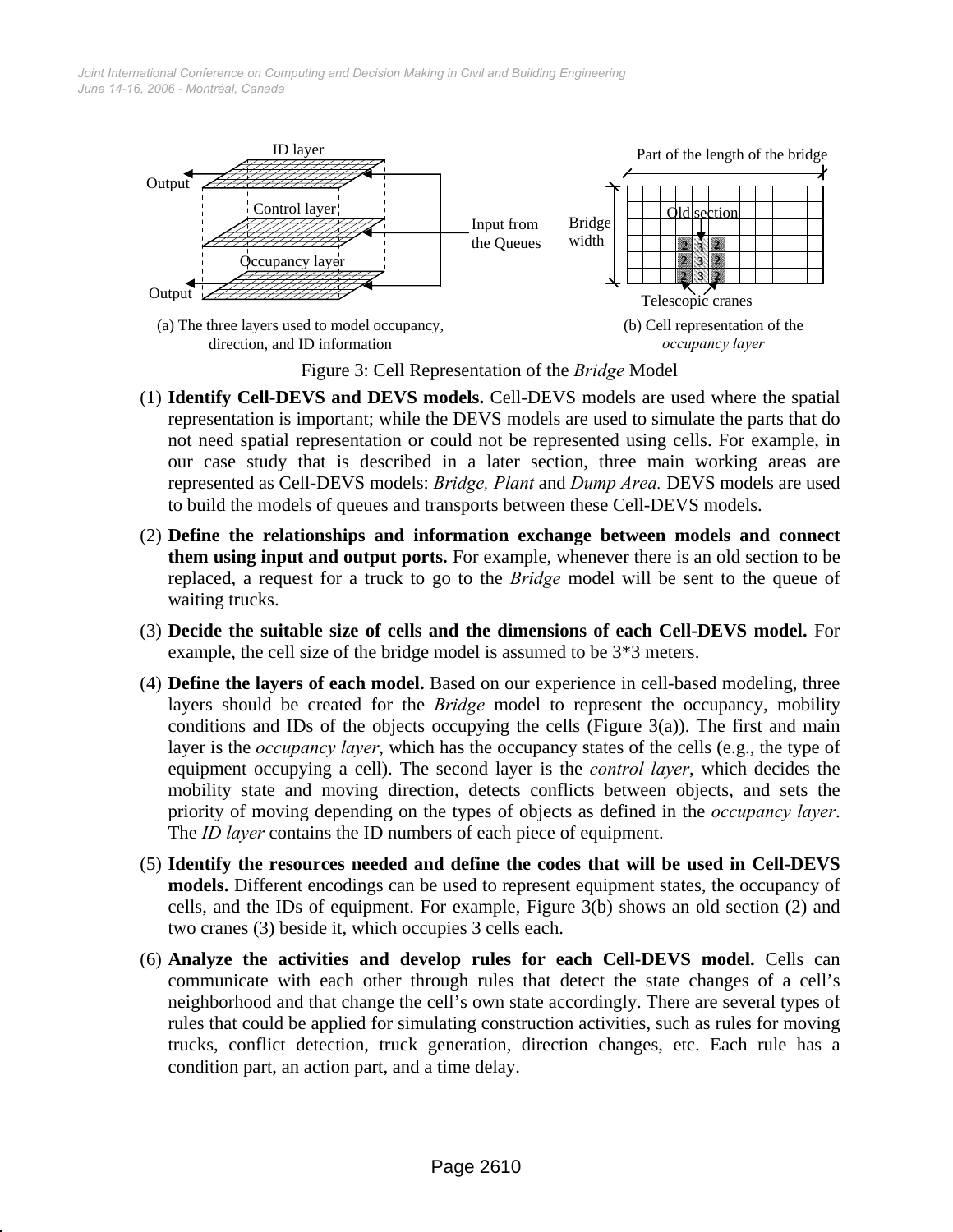- (7) **Develop the DEVS models.** DEVS models can be developed based on the functions that they perform, such as queues or transport functions.
- (8) **Initialize the resources and run the simulation.** The number of resources should be initialized before running the simulation. For example, the number of trucks can be initialized in the *Dump Area* and the *Plant* models. Then, the simulation tool generates the discrete changes of states in each model when running the simulation. The result of the simulation can be visualized as an animation that gives a quick method for checking the results.

## **PROTOTYPR SYSTEM AND CASE STUDY**

The prototype system integrates a 3D model of a bridge with databases and a Geographic Information System (GIS) using Java language (Hammad et al. 2005). Java3D is used to implement the 3D graphics of the system. Java Database Connectivity (JDBC) is used to access information stored in the databases. The three databases (activities, cranes, and workspace and conflict databases) discussed above are developed with Microsoft Access. The Jacques Cartier Bridge in Montreal is chosen as the subject of the case study. The old reinforced concrete bridge deck had suffered seriously from the increase of the number and load of trucks and from the de-icing salts. Consequently, the deck was replaced in 2001- 2002. The existing deck was removed by using a saw to cut the deck into sections with dimensions similar to those of the new panels being installed. Each existing deck section was removed and a new panel was lifted by two telescopic cranes from a truck and lowered onto the new bearing assemblies. Old sections were transported to a dumping area near the bridge. New panels were transported from the plant located at the south end of the bridge. Figure 4 shows a schematic representation of the worksite layout during the deck replacement on the main span of the bridge. The low clearance below the cross-frame of the through truss was a major constraint in selecting the cranes. We used the workspace analysis approach to investigate the feasibility of two types of cranes: straddle crane and telescopic crane. In the case of a straddle crane, when an old section is cut and removed by the crane, the empty area on the deck becomes a safety area and the crane moves to the other side across the road to load the old sec tion on a trailer and then waits for unloading a new panel from another trailer. Therefore, the workspace of the straddle crane covers the range of positions of the crane along the width of the bridge. The workspaces of the telescopic cranes are represented



Figure 4: Worksite Layout on the Main Span of the Bridge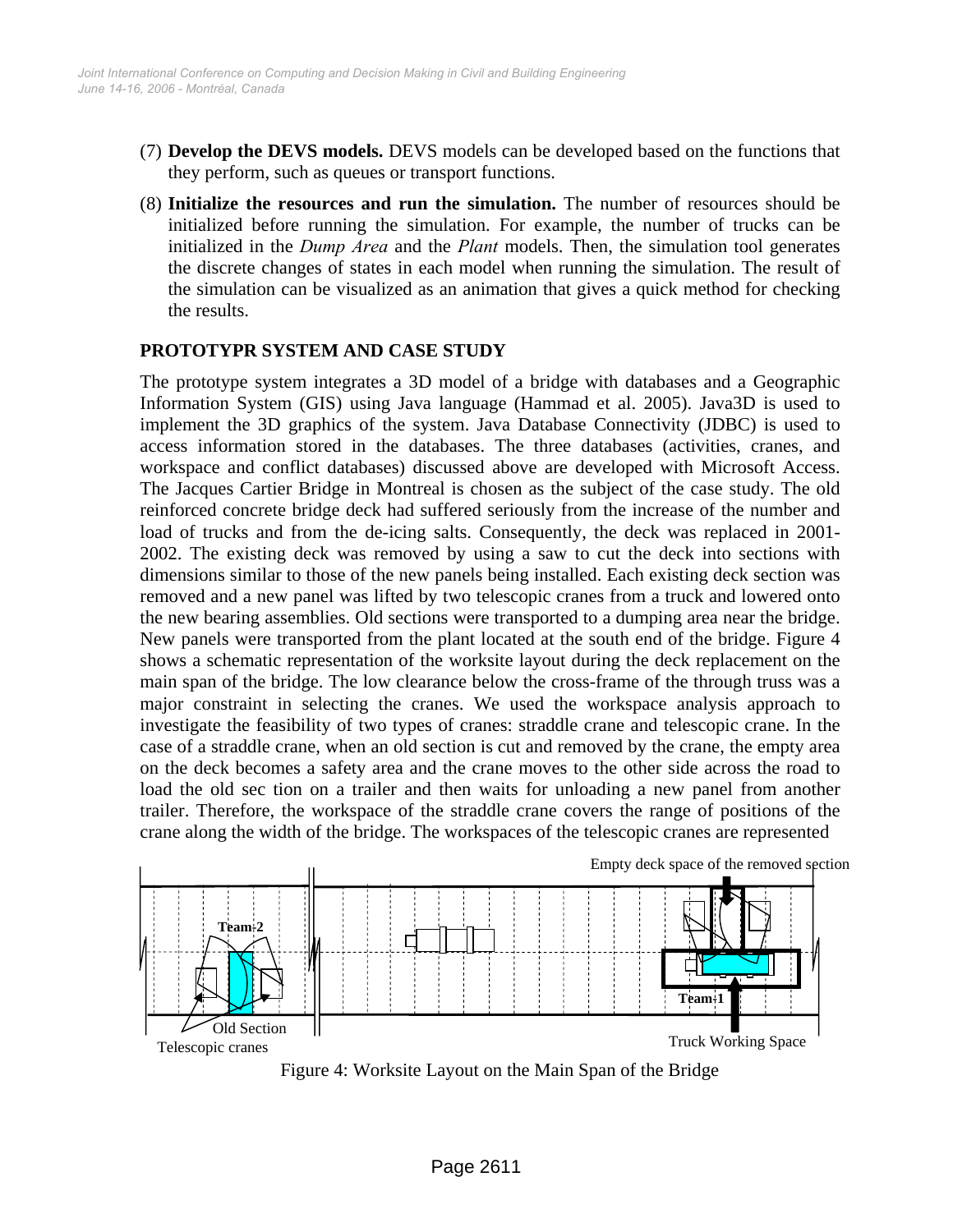

Figure 5: Workspace Conflicts Detected in the Case Study (a) Straddle crane viewed from the road level (b) Two telescopic cranes viewed from the top of the bridge

by composite shapes as shown in Figure 2. Both conflicts among workspaces and between workspaces and the components of the truss are automatically detected and analyzed. Figures 5(a) and (b) show different workspaces in the case of using one straddle crane or two telescopic cranes, respectively. In Figure 5(a), the workspace of the straddle crane and the emergency path are represented by two transparent boxes, and a conflict between them is detected. In addition, another conflict between the crane workspace and the cross-frame is detected. Figure 5(b) shows a top view of the workspaces of the two telescopic cranes with near-flat booms on both sides of an old section, the trailer and the emergency path. Although there are overlapping parts between the workspaces of the cranes and the trailer, this overlap does not cause any real conflicts because the booms of the cranes always move above the trailer. No other conflicts are detected in this case between the workspaces and the components of the truss. In the actual re-decking project, the contractor built a physical model of the bridge to check the conflicts that could appear when using these two types of cranes. Because of the spatial conflicts, the contractor decided to use two telescopic cranes instead of the straddle crane.

To detect the conflicts in the worksite in a dynamic way, we applied the second approach to develop a cell-based simulation model for the re-decking project using CD++, a tool for cell-based discrete-event modeling and simulation (Wainer 2002). This model is a combination of Cell-DEVS and DEVS models. *Bridge*, *Plant*, and *Dump Area* are created as Cell-DEVS models. The following DEVS models are built to facilitate communications between these Cell-DEVS models: *Control Unit* model, *Reposition* model, and *Transport* (T) and *Queue* (Q) models. For example, the *T-Plant-Bridge* is a Transport model representing the transportation of a panel from the plant to the bridge, and the *Q-Old* is a *Queue* model representing the queue of trucks that will carry the old sections. The *Control Unit* model is built to provide overall control of the system, such as permitting a queue to send a truck to the bridge when a truck is needed. We did the simulation of the Jacques Cartier Bridge redecking case study using the following resources based on the data from the real project: two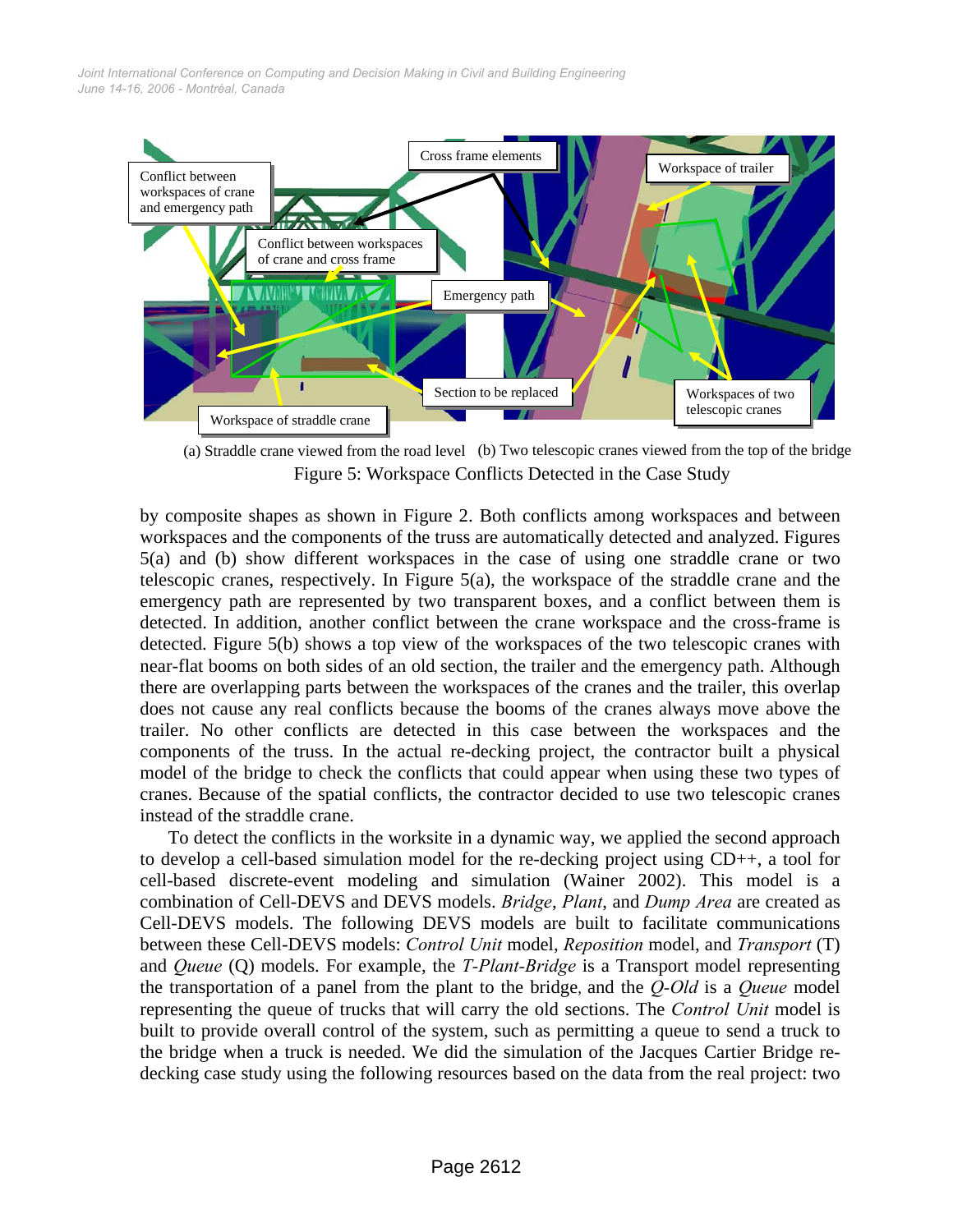teams, two trucks for carrying old sections, and two trucks for carrying new panels. The construction time that has been simulated is 9 hours, which is the real construction period from 8:30 p.m. to 5:30 a.m. the next day. The result of the simulation shows that 18 panels have been installed during this period, a number which is the same as the result obtained from the simulation using MicroCYCLONE. The worksite layout can be displayed at every time step to show the space occupancy in the *Bridge* and other Cell-DEVS models. Figure 6 shows part of the occupancy layer of the *Bridge* model, where two teams are working on the bridge in parallel. Figure 6(a) shows that Truck-1 is loading an old section while Truck-2 is coming to unload a new panel at another location. Figure 6(b) shows Truck-1 finished work and is carrying the old section to the dump area, and Truck-2 is unloading a new panel. The advantages of using cell-based simulation are: (1) The space can be represented explicitly and the simulation models can be visualized so that the occupation of the workspace and other spatial information of the construction environment can be understood more easily than using conventional models; (2) The conflicts between spaces can be detected based on the site layout; and (3) The accuracy of the duration of activities is expected to improve, especially for situations where spatial conflicts are present.

| t.                                                                                                                                                   |  |  |  |  |  |  |  |  |  |  |  |  | Truck-2 with a new panel |  |  |  |  |  |  |  |                                 |  |
|------------------------------------------------------------------------------------------------------------------------------------------------------|--|--|--|--|--|--|--|--|--|--|--|--|--------------------------|--|--|--|--|--|--|--|---------------------------------|--|
| $0.0$ 0.0 0.0 0.0 0.0 2.0 \$                                                                                                                         |  |  |  |  |  |  |  |  |  |  |  |  |                          |  |  |  |  |  |  |  |                                 |  |
| 0.0 0.0 0.0 0.0 0.0 2.0                                                                                                                              |  |  |  |  |  |  |  |  |  |  |  |  |                          |  |  |  |  |  |  |  |                                 |  |
| 0.0 0.0 0.0 0.0 0.0 2.0 5                                                                                                                            |  |  |  |  |  |  |  |  |  |  |  |  |                          |  |  |  |  |  |  |  |                                 |  |
|                                                                                                                                                      |  |  |  |  |  |  |  |  |  |  |  |  |                          |  |  |  |  |  |  |  |                                 |  |
|                                                                                                                                                      |  |  |  |  |  |  |  |  |  |  |  |  |                          |  |  |  |  |  |  |  | 2.0 0.0 0.0 0.0 0.0 0.0 0.0 0.0 |  |
|                                                                                                                                                      |  |  |  |  |  |  |  |  |  |  |  |  |                          |  |  |  |  |  |  |  |                                 |  |
| (a)<br>Truck-1 is loading an old section<br>Empty space<br>Truck-2 is unloading the new panel<br>$t_3 = t_1 + (4 \text{ min. and } 41 \text{ sec.})$ |  |  |  |  |  |  |  |  |  |  |  |  |                          |  |  |  |  |  |  |  |                                 |  |
|                                                                                                                                                      |  |  |  |  |  |  |  |  |  |  |  |  |                          |  |  |  |  |  |  |  |                                 |  |
| 0.0 0.0 0.0 0.0 0.0 2.0                                                                                                                              |  |  |  |  |  |  |  |  |  |  |  |  |                          |  |  |  |  |  |  |  |                                 |  |
| 0.0 0.0 0.0 0.0 0.0 2.0                                                                                                                              |  |  |  |  |  |  |  |  |  |  |  |  |                          |  |  |  |  |  |  |  |                                 |  |
| 0.0 0.0 0.0 0.0 0.0 2.0                                                                                                                              |  |  |  |  |  |  |  |  |  |  |  |  |                          |  |  |  |  |  |  |  |                                 |  |
|                                                                                                                                                      |  |  |  |  |  |  |  |  |  |  |  |  |                          |  |  |  |  |  |  |  |                                 |  |
|                                                                                                                                                      |  |  |  |  |  |  |  |  |  |  |  |  |                          |  |  |  |  |  |  |  |                                 |  |
|                                                                                                                                                      |  |  |  |  |  |  |  |  |  |  |  |  |                          |  |  |  |  |  |  |  |                                 |  |

Figure 6: Snap Shot Showing Part of the *occupancy layer* of the *Bridge* Model

#### **CONCLUSIONS**

Two spatio-temporal analysis approaches are proposed in this paper: workspace analysis and cell-based simulation of construction processes. The first approach focuses on representing workspaces in a more realistic way. Composite shapes with different levels of complexity are used to represent workspaces of equipment using CSG techniques, which extends the workspace representation using simple shapes. The proposed procedure integrates the attributes of a construction activity, the attributes of the equipment, and the geometry information retrieved from a 3D model to generate the workspaces, and then to apply conflict detection algorithms on them. The developed prototype system was tested by several project managers and they gave positive evaluation. The second approach investigats the possibility